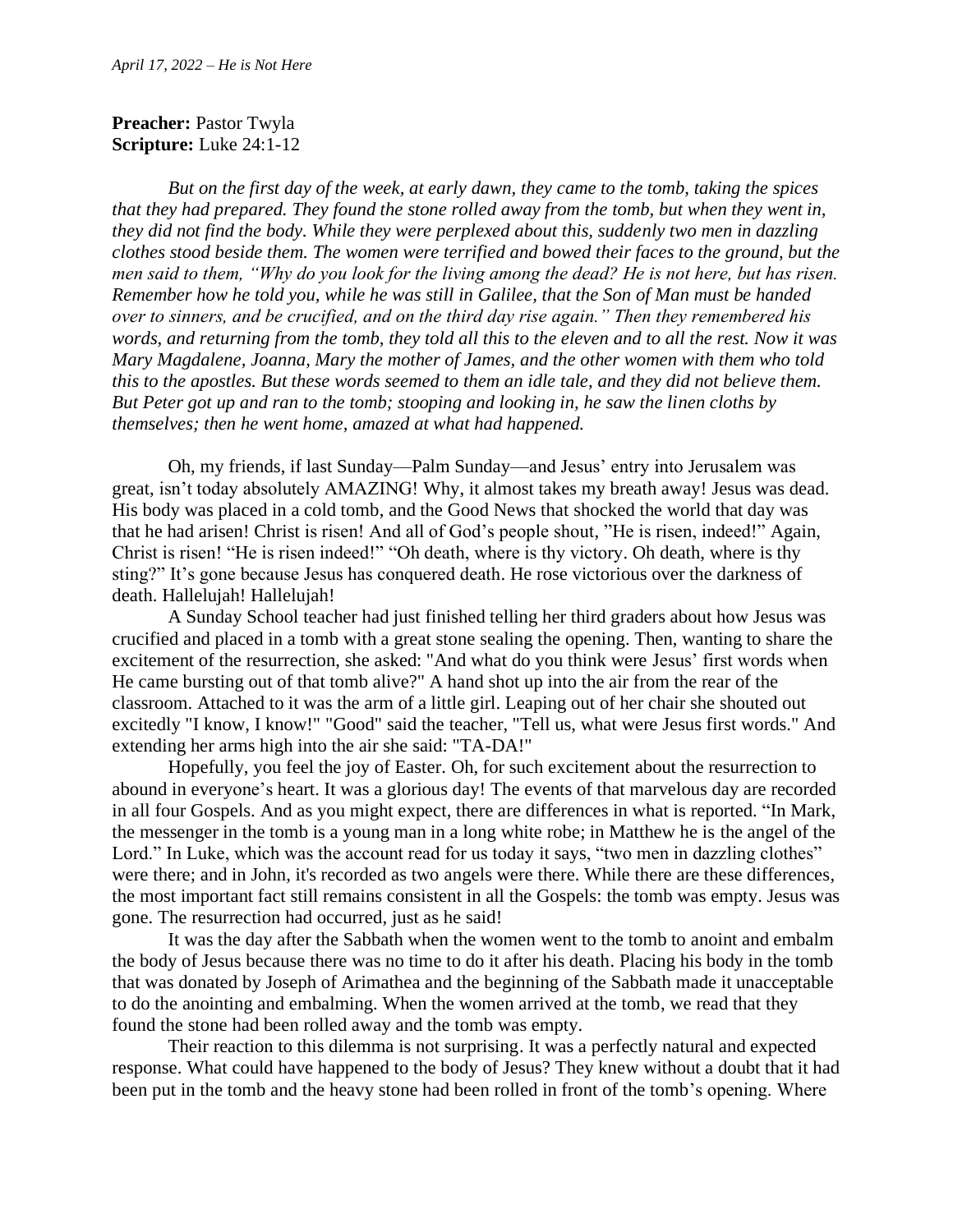was Jesus? He was dead! He certainly did not get up and walk away. Dead people don't do that! Or did he? It was not a possibility that they had considered.

Then suddenly, two men in dazzling clothes appeared before them., frightening them, and they asked the intriguing question, "Why do you look for the living among the dead?" The men reminded the women of what Jesus had told them before this nightmare had occurred. Jesus told them that three days after his death, he would arise. Didn't they believe him? Before we judge them too harshly, remember that the human experience they knew was that this would not be possible.

They were not alone in their thinking. When the women returned to the disciples who were hiding and told them about their experience, the disciples thought their story was "an idle tale, and they did not believe them." They thought the women were delusional.

But Peter, perhaps feeling hopeful, went to the tomb to see if what the women shared was, indeed, true. Peter had first-hand experience with Jesus' ability to make predictions. Remember the story of how Jesus predicted that Peter would deny knowing him three times after his arrest; and that's exactly what Peter did. Imagine the shame he must have felt after fulfilling that prediction. He wasn't going to let that happen again, at least not without seeing for himself whether the tomb was empty.

We have the story of the resurrection of Christ to read about in the Bible; yet many may think, as well, that it is impossible to believe that Jesus arose; or like Peter, they may wish to go to the tomb to see if it is indeed true that Jesus lives. The question, then, that the men dressed in dazzling clothes asked the women, still confronts many people today: "Why are you looking for Jesus, who is alive, among the dead?"

There are those who refuse to believe that Jesus arose from the dead and that He continues to live among us today. They say they cannot see his physical body and conclude he was a great man, a teacher, even a brave hero who lived a long time ago on this earth—but he died. He is to be remembered. But he is not alive and with us now. True believers know that it takes a faithful heart and eyes to be aware of and see his presence in our lives and in our world today. The faithful ones know Jesus lives—still—today!

Many people believe that Jesus was an exemplary man. His life is one to be honored. So, it is good for us to read about him and study his teachings and use him and his teachings as an example for living a good and upright life. As Christians, we certainly know the value of studying the life and words of Jesus. He set the model of living a selfless life, full of compassion, love, mercy and forgiveness towards others; and we want to follow his example. It takes discipline to do this.

Yet those who are faithful—those who believe in the resurrected Christ—know that the living Christ infuses our souls to make his style of living more potent and more than a discipline. The living Christ moves into our souls, making us naturally more like him, communicating through our words and actions a loving and compassionate service heart like his. Jesus is more than a person to be studied.

No, we are not perfect. We don't always get it right. But Jesus, who lives, helps us. Bible commentator, William Barclay, shares this illustration, which I like, to make this point.

"Some of us when we were young were presented at school with a writing book. At the top it had a line of copperplate writing; below it had blank lines on which we had to copy it. How utterly discouraging were our efforts to reproduce that perfect pattern! But then the teacher would come and, with her hand, would guide our hand over the lines and we got nearer the ideal."